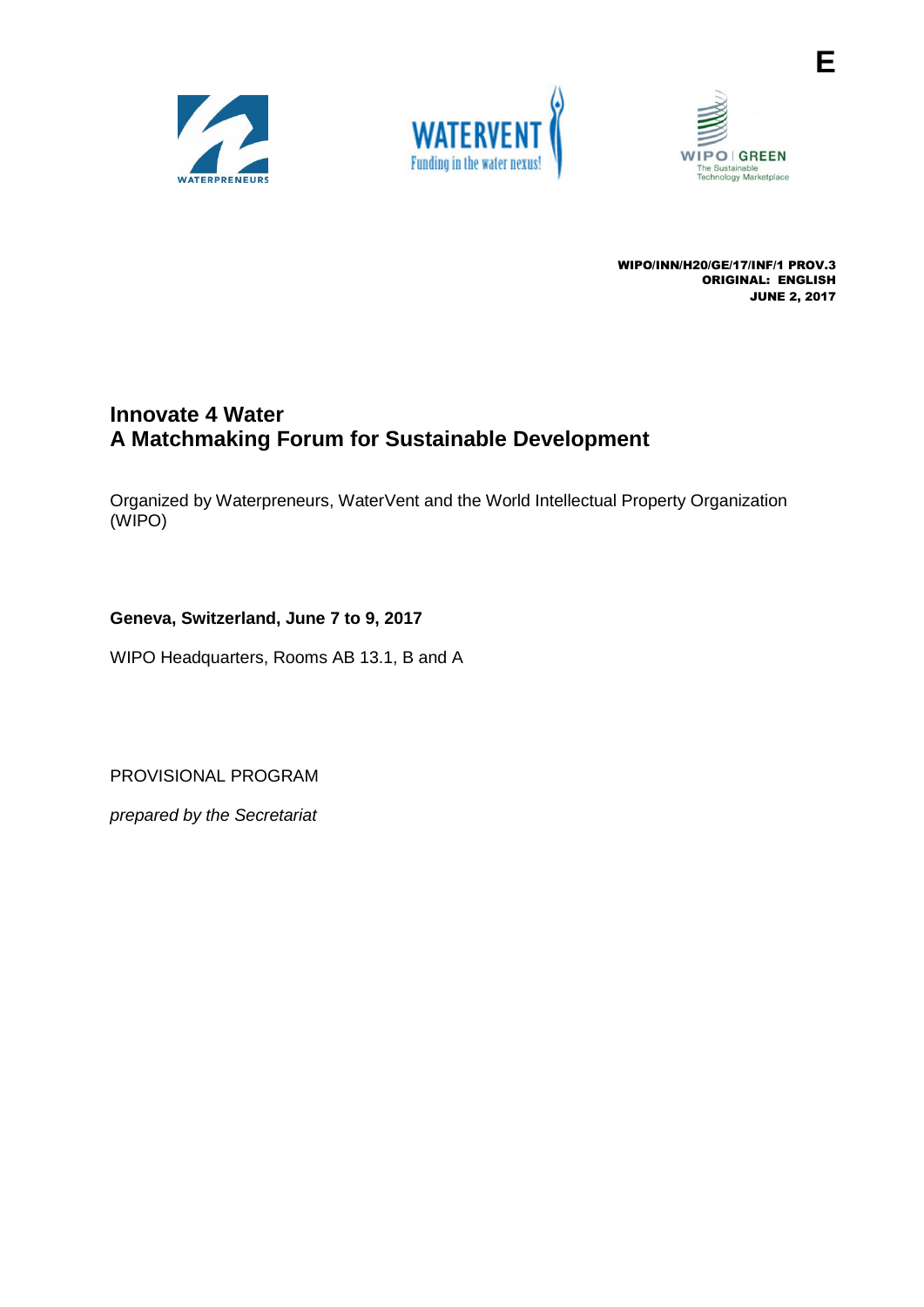The objectives of the event are to:

- Create visibility for entrepreneurs in the water sector in order to enable them to reach investors;
- Promote the transfer of innovative water technologies and innovative business models in emerging markets and developing countries;
- Facilitate connections to catalyze collaborations.

## **Coaching Sessions, June 7, 2017**

Entrepreneurs pitching on June 8 will receive feedback and coaching.

#### **Matchmaking, June 8, 2017**

Entrepreneurs with innovative water and sanitation technologies and business models looking for investments will be pitching to prospective investors, including clean-tech venture capitalists, private equity and corporate investors.

Attendance is fee based. WIPO GREEN Network members benefit from discounted fees. Please contact [wipo.green@wipo.int](mailto:wipo.green@wipo.int)

## **Open Forum, June 9, 2017**

It will provide the opportunity for interaction on the intersections between technology, business, and human rights amongst water experts, impact investors, social entrepreneurs, multinational corporations, non-governmental organizations (NGOs) and intergovernmental organizations (IGOs).

Attendance is free of charge but limited by room capacity. Please register by emailing at [wipo.green@wipo.int](mailto:wipo.green@wipo.int)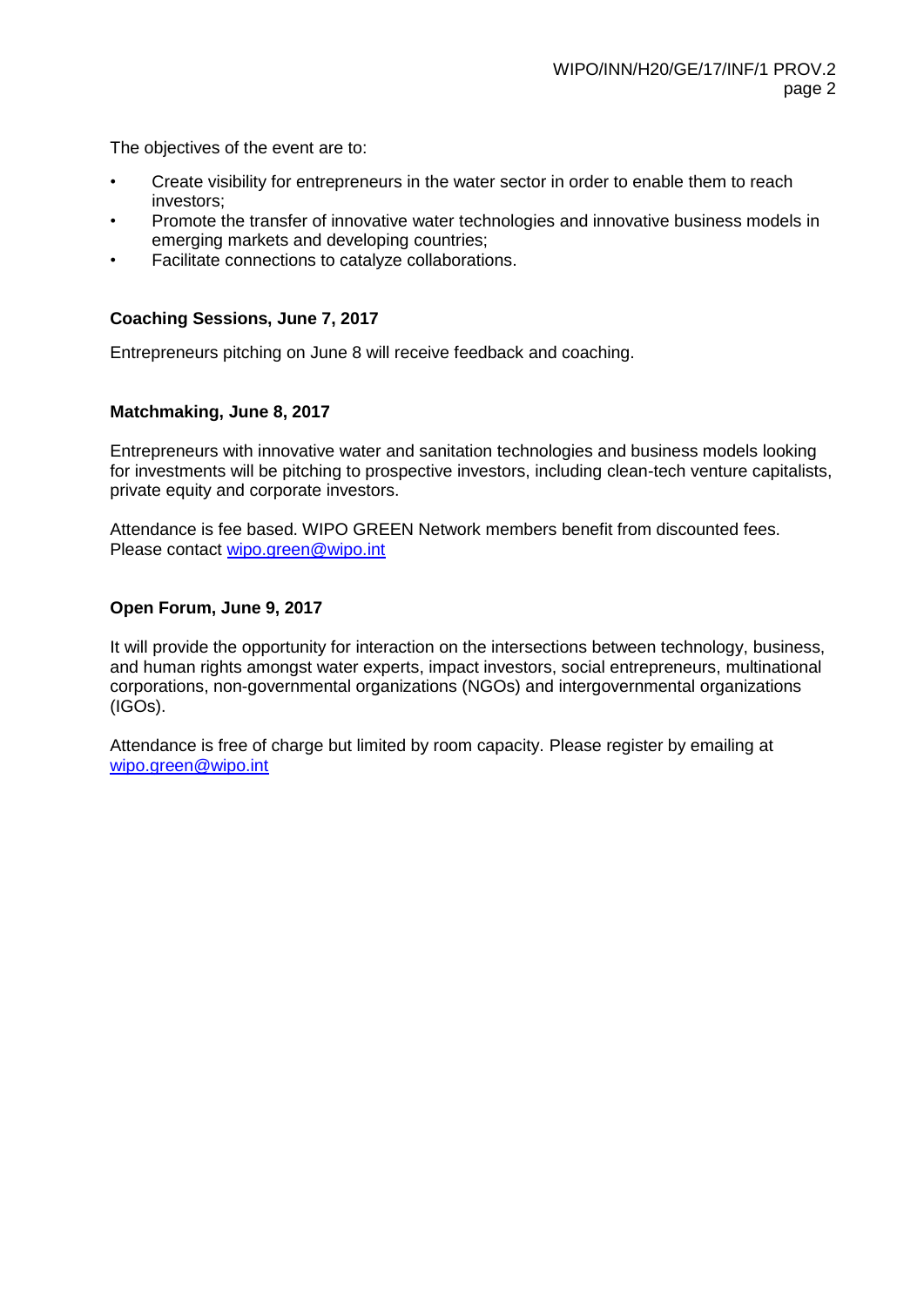

Confirmed participants include expert representatives from the following organizations: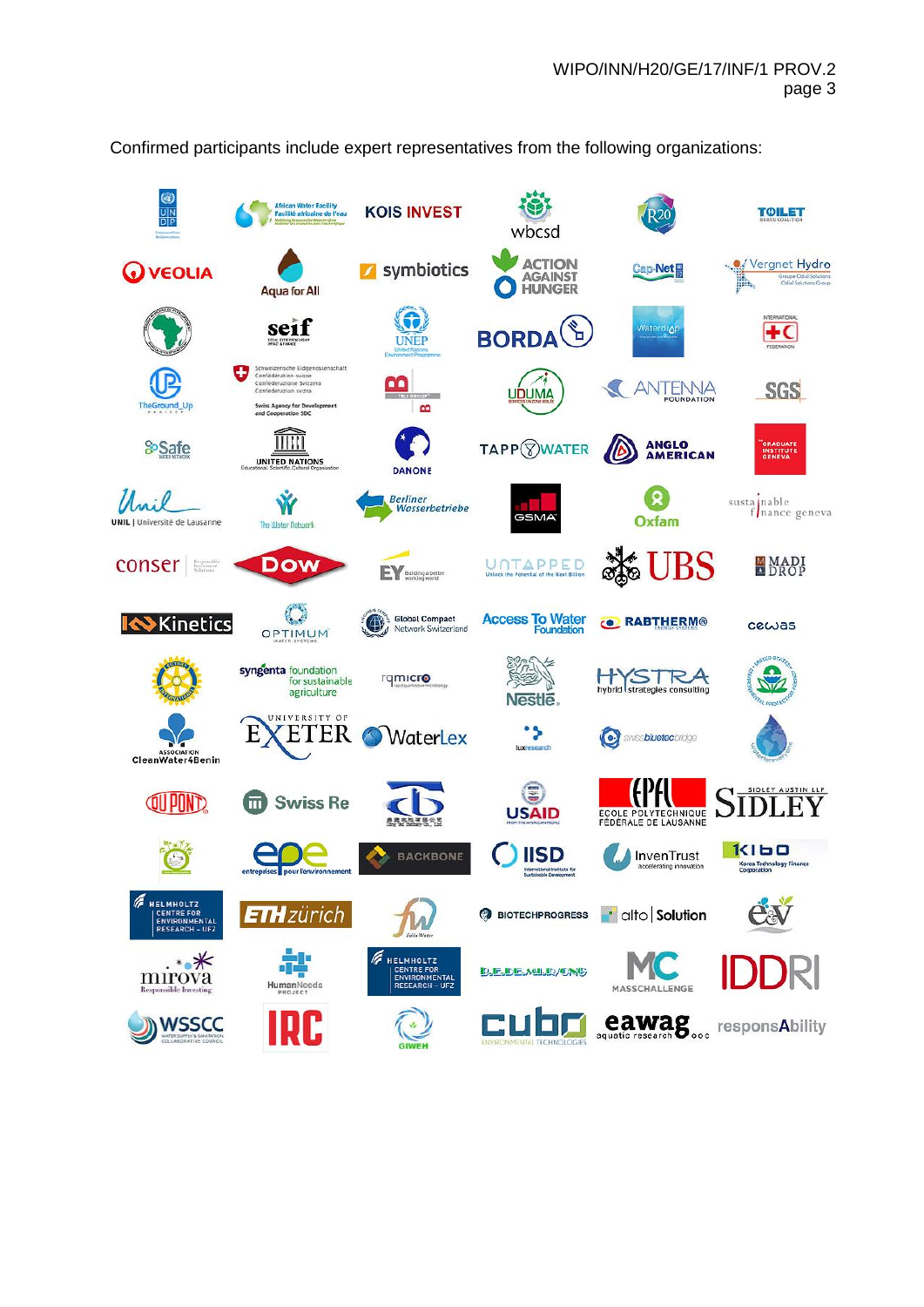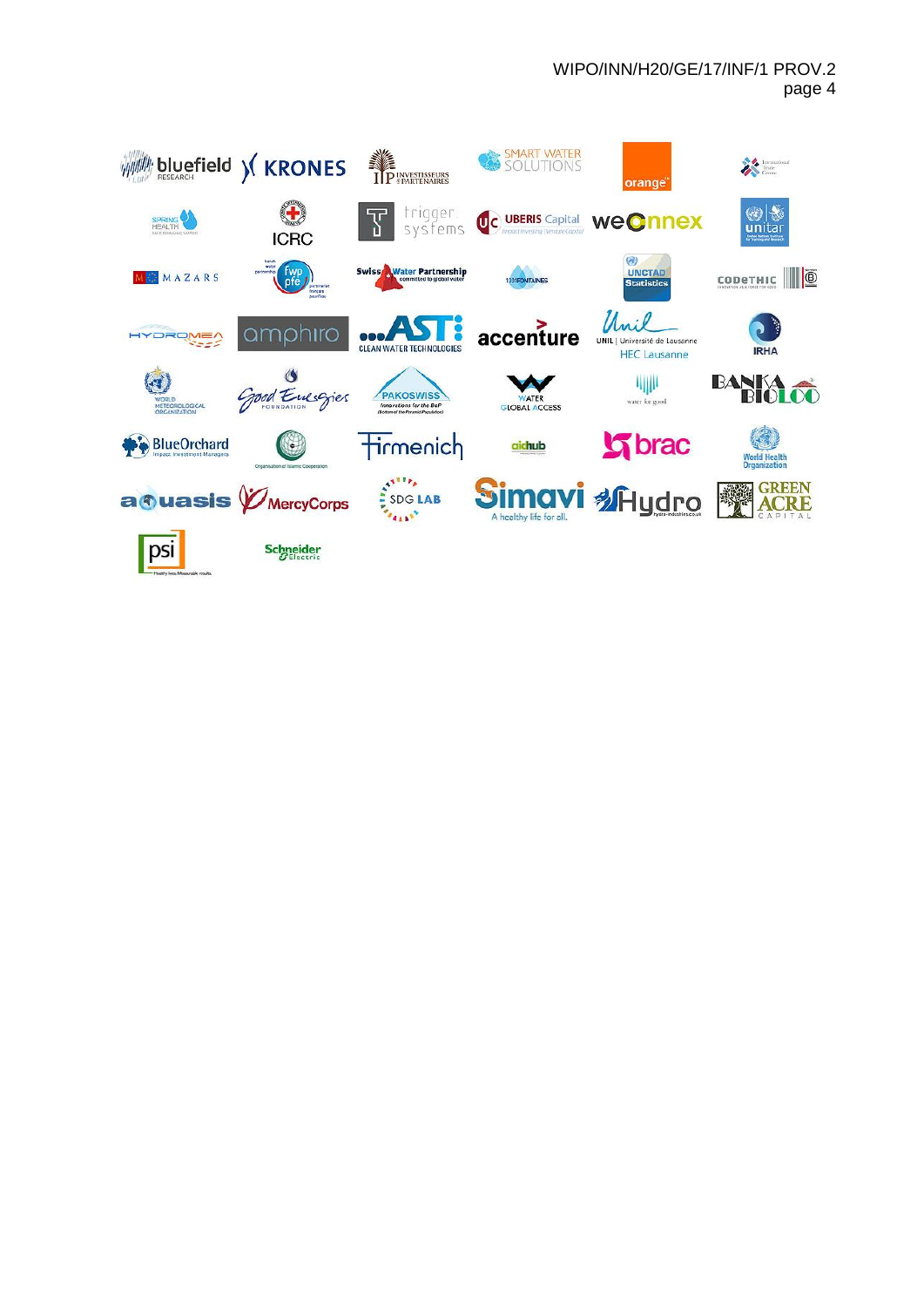## Wednesday, June 7, 2017

# **COACHING SESSIONS (ROOM AB 13.1)**

- 14.00 18.00 For all entrepreneurs pitching on June 8
- 16:00 16:30 Coffee break

#### Thursday, June 8, 2017

## **MATCHMAKING DAY (ROOM B**) 1

| Moderators: | Mr. Ulf Leonhard, Founder, WaterVent, Berlin, Germany                             |  |  |
|-------------|-----------------------------------------------------------------------------------|--|--|
|             | Mr. Nicolas Lorne, Director and Co-founder,<br>Waterpreneurs, Geneva, Switzerland |  |  |

08.15 – 09.00 **Coffee and Registration**

## 09.00 – 09.20 **Opening and Welcome**

- Speaker: Mr. Minelik Alemu Getahun, Assistant Director General, Global Issues Sector, World Intellectual Property Organization (WIPO)
- 09.20 09.30 Speakers: Mr. Ulf Leonard
	- Mr. Nicolas Lorne
- 09:30 10:00 **Different Ways of Dealing with Water Issues**
	- Speakers: Ms. Sally Gutierrez, Director, Environmental Technology Innovation Cluster Development and Support Program, Environmental Protection Agency (EPA), Cincinnati, United States of America

Mr. Booky Oren, CEO, Booky Oren Global Water Technologies, Tel Aviv, Israel

# 10:00 – 10.15 **Panel I: Corporate Statement on Water Industry**

Speaker: Mr. Herbert Oberhänsli, Former Vice President, Economics and International Relations, Nestle, Vevey, **Switzerland** 

  $1$  WIPO GREEN Network members benefit from discounted fees. For registration, please contact wipo.green@wipo.int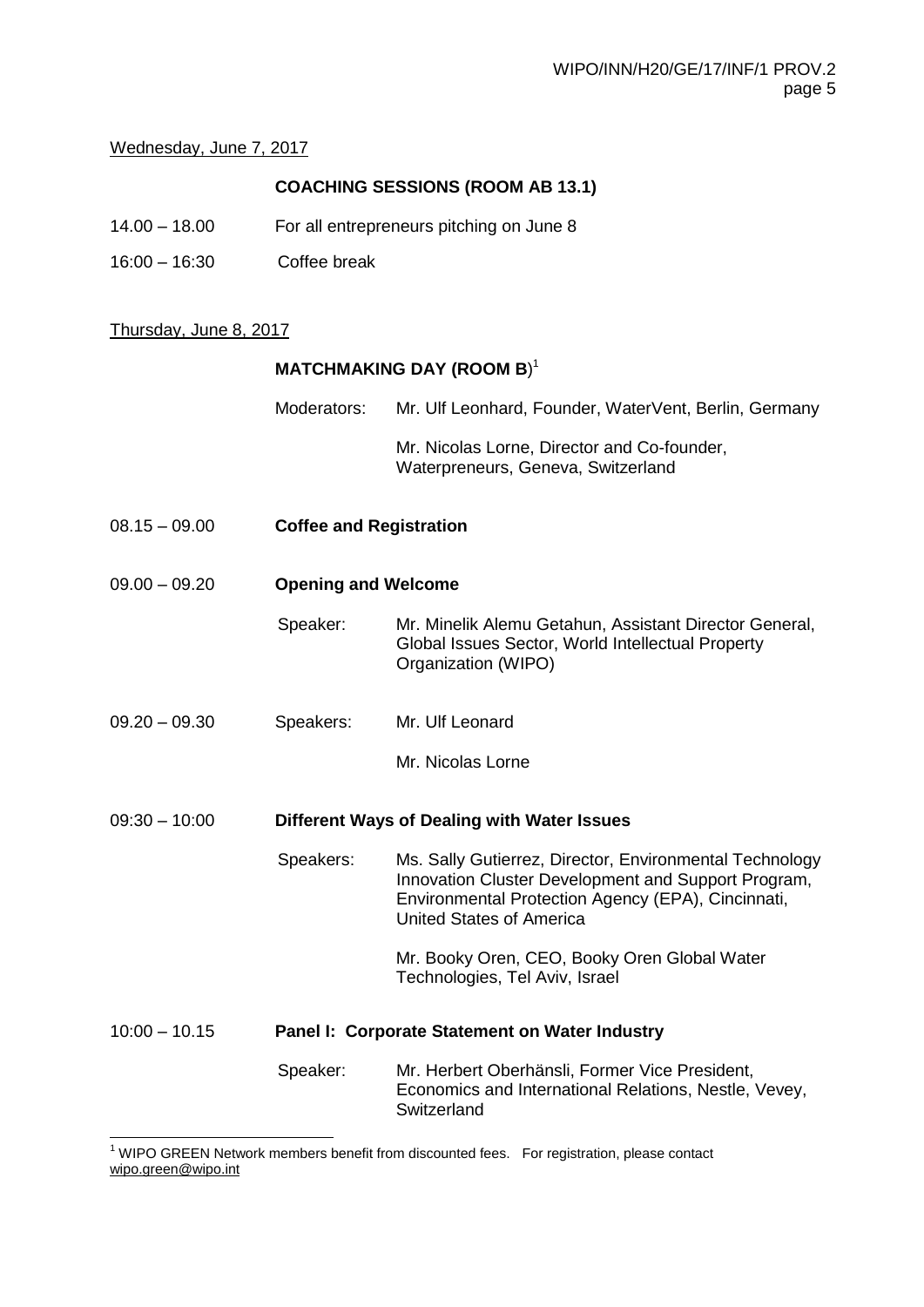| $10.15 - 10.45$ | <b>Panel II: Universities and Researchers</b>                                                                                       |                                                                                                                            |  |  |
|-----------------|-------------------------------------------------------------------------------------------------------------------------------------|----------------------------------------------------------------------------------------------------------------------------|--|--|
|                 | Speakers:                                                                                                                           | Dr. Lydia S. Vamvakeridou-Lyroudia, Center for Water<br>Systems, University of Exeter, United Kingdom                      |  |  |
|                 |                                                                                                                                     | Mr. André Beck, Brandenburgische Wasserakademie<br>e.V., Water Technology & Utility Association of<br>Brandenburg, Germany |  |  |
|                 |                                                                                                                                     | Dr. Katrin Schuhen, Junior Professor, University of<br>Koblenz-Landau, Innovations in Waste Water Treatment,<br>Germany    |  |  |
|                 |                                                                                                                                     | Mr. William Maize, Senior Research Analyst, Bluefield<br>Research, Barcelona, Spain                                        |  |  |
| $10.45 - 11.05$ | <b>Coffee Break</b>                                                                                                                 |                                                                                                                            |  |  |
| $11.05 - 11.45$ | <b>Company Presentations, Part I</b>                                                                                                |                                                                                                                            |  |  |
|                 | Speakers:                                                                                                                           | Mr. Felix Schill, Hydromea SA, Lausanne, Switzerland                                                                       |  |  |
|                 |                                                                                                                                     | Mr. Thierry Barbotte, CEO, Odial Solutions, Paris                                                                          |  |  |
|                 |                                                                                                                                     | Mr. Grégoire Profite, Optimum Water Systems, La Celle-<br>Saint-Cloud, France                                              |  |  |
| $11:45 - 12:05$ | <b>Panel III: Clean and Water Tech Clusters</b>                                                                                     |                                                                                                                            |  |  |
|                 | Each cluster will introduce their initiatives and the role they play in water<br>technology development and recent accomplishments. |                                                                                                                            |  |  |
|                 | What are the newest or most innovative technologies coming out from<br>their initiatives?                                           |                                                                                                                            |  |  |
|                 | Speakers:                                                                                                                           | Dr. Regina Gnirss, Innovation Management, Berlin Water,<br>Germany                                                         |  |  |
|                 |                                                                                                                                     | Mr. David Dornbusch, Clean Tuesday, Paris                                                                                  |  |  |
|                 |                                                                                                                                     | Mr. Claus R. Mertes, Managing Director, Deutsche<br>Meerwasserentsalzung (DME) Gmbh (German Desal),<br>Duisburg, Germany   |  |  |
|                 |                                                                                                                                     | Mr. Sergio Vallesi, Research Associate, Durham<br>University, Durham, United Kingdom                                       |  |  |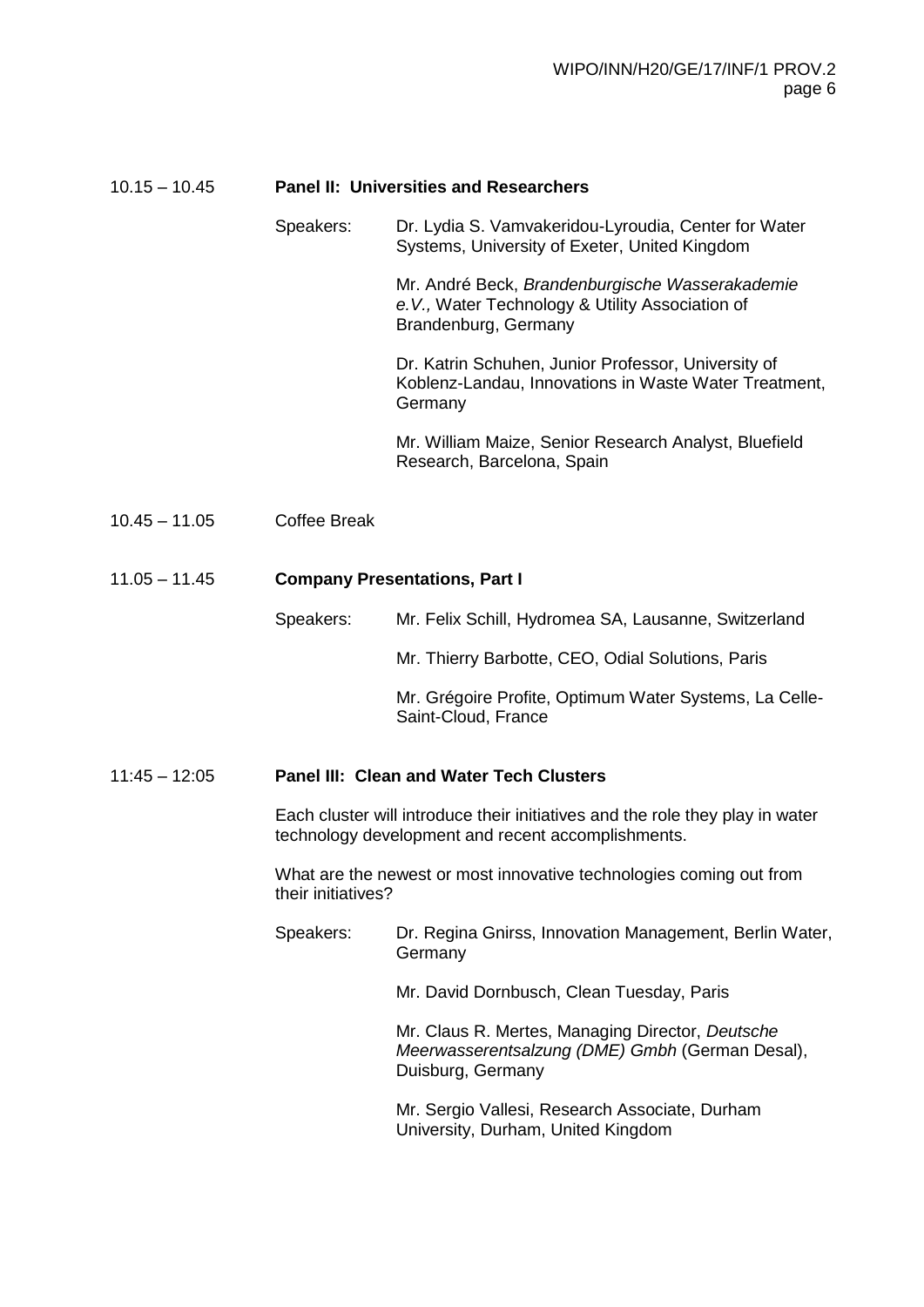# 12.05 – 13:15 **Company Presentations, Part II**

|                 | Speakers: | Messrs. Mehdi Berrada and Mauro Pedretti, ALTO<br>Solution, Agadir, Morocco                                                                               |
|-----------------|-----------|-----------------------------------------------------------------------------------------------------------------------------------------------------------|
|                 |           | Mr. Thomas Stiefmeier, Amphiro AG, Zurich, Switzerland                                                                                                    |
|                 |           | Mr. Joseph Ernes, Agua for All, on behalf of @scale ltd.,<br>VK 's-Gravenhage, Netherlands                                                                |
|                 |           | Mr. Zeev Efrat, AST Innovation - WellToDo, Rotec,<br>D-Light, Israel                                                                                      |
|                 |           | Ms. Namita Banka, Founder and Director, Banka BioLoo,<br>Hyderabad, India                                                                                 |
|                 |           | Ms. Rachel Major, Chief Executive Officer (CEO) and Co-<br>founder, NuLeaf Tech, Cupertina, United States of<br>America                                   |
|                 |           | Mr. Lars Willi, CEO, WECONNEX Ltd., St. Gallen,<br>Switzerland                                                                                            |
|                 |           | Mr. Guido Kohler, CEO, AquaNetto Group GmbH, Sierre,<br>Switzerland                                                                                       |
|                 |           | Ms. Jasmina van Driel, SMART Centre Group,<br>Wageningen, Netherlands                                                                                     |
|                 |           | Mr. Mino Negrin, Nufiltration, Caesarea, Israel                                                                                                           |
| $13.00 - 14.15$ |           | Lunch (Sandwiches will be provided)                                                                                                                       |
| $14:15 - 14.45$ |           | <b>Panel IV: Institutions Supporting New Technologies</b>                                                                                                 |
|                 | Speakers: | Mr. Dieter Ernst, Innovation and Water Consult (IWC),<br>Member of the Board, German Water Partnership, Berlin                                            |
|                 |           | Mr. Pau M. Garcia, Senior Consultant, Florenus AG,<br><b>Berlin</b>                                                                                       |
|                 |           | Mr. Amir Cahn, Director of Research & Business<br>Development, SWAN Forum, London, represented by<br>Mr. Uri Gutermann, Gutermann AG, Zurich, Switzerland |
|                 |           | Mr. Elad Frenkel, Aqwise, for Watec Israel, Tel Aviv,<br><b>Israel</b>                                                                                    |
|                 |           | Ms. Sandra Bry, Climate Technology Specialist, UN<br>Climate Technology Centre & Network (CTCN), UNFCCC                                                   |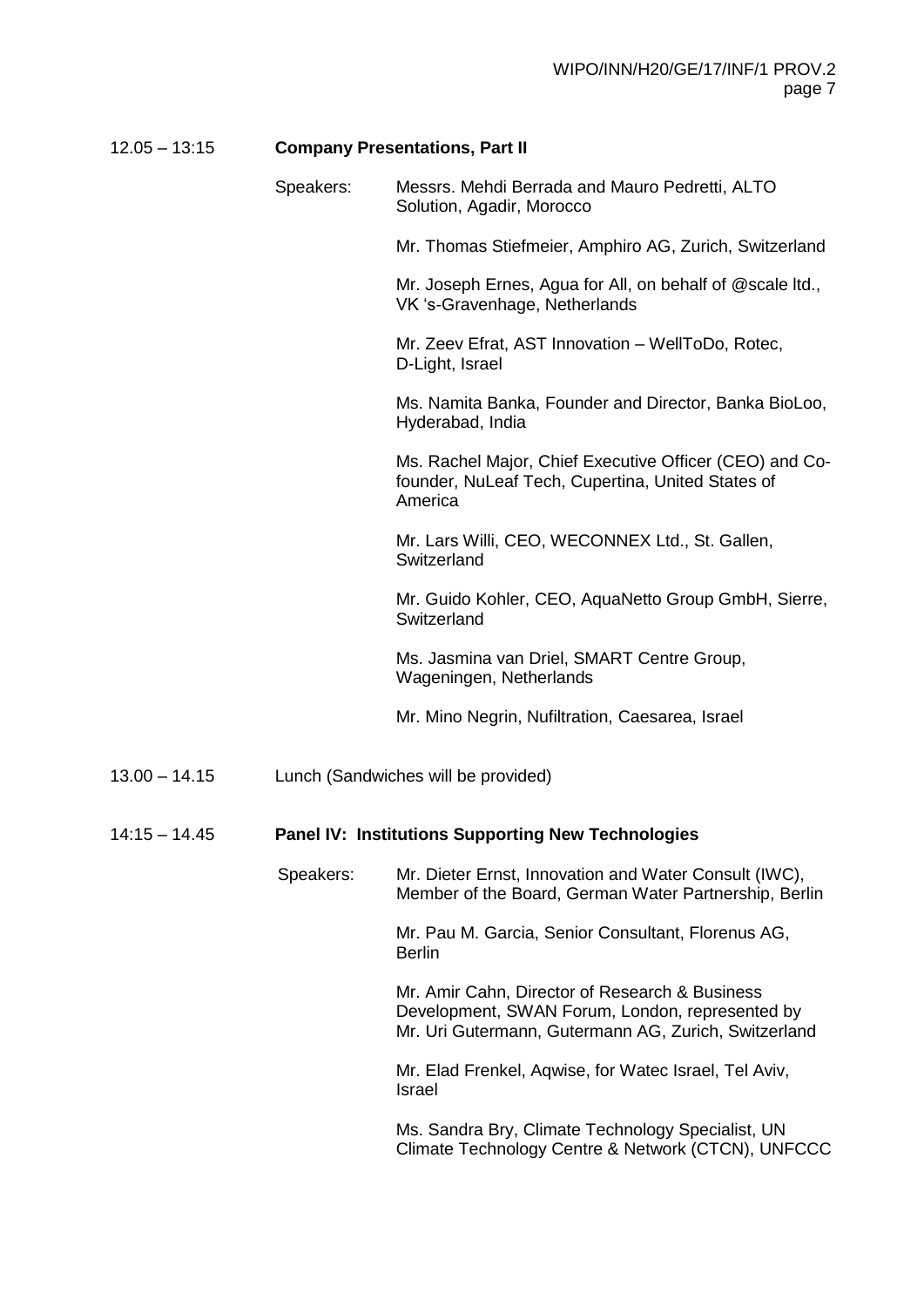Climate Technology Centre and Network Copenhagen, **Denmark** 

Dr. Joachim Nӧller, Heimholtz Centre for Environmental Research, Leipzig, Germany

# 14:45 – 15:45 **Company Presentations, Part III**

|                 | Speakers:           | Mr. Denis Ngonian Kouakou, Bedemir, Ivory Coast                                                                                                   |  |  |
|-----------------|---------------------|---------------------------------------------------------------------------------------------------------------------------------------------------|--|--|
|                 |                     | Mr. Sergey Petrov, Biotechprogess, Saint Petersburg,<br>Russia                                                                                    |  |  |
|                 |                     | Ms. Ainhoa Lete, CEO, Bunt Planet, San Sebastian,<br>Spain                                                                                        |  |  |
|                 |                     | Dr. Bekithemba Gumbo, Cap-Net, United Nations<br>Development Program (UNDP), UNDP Water and Ocean<br>Governance Programme, Rio de Janeiro, Brazil |  |  |
|                 |                     | Mr. Rui Bras Gomez, CUBO Environmental Technologies,<br>Castelo da Maia, Portugal                                                                 |  |  |
|                 |                     | Mr. Zoé Froget, Eau et Vie, Nantes, France                                                                                                        |  |  |
|                 |                     | Mr. Brian Wickins, Ecotec Water Treatment Ltd., London                                                                                            |  |  |
|                 |                     | Ms. Nicole Georges, ECyTech, Basel, Switzerland                                                                                                   |  |  |
|                 |                     | Mr. Etienne Cabane, ETH Zurich, Switzerland                                                                                                       |  |  |
|                 |                     | Mr. Denis Nyamu, Human Needs Project, Nairobi                                                                                                     |  |  |
| $15:45 - 16:05$ | <b>Coffee Break</b> |                                                                                                                                                   |  |  |
| $16:05 - 18:05$ |                     | <b>Company Presentations, Part IV</b>                                                                                                             |  |  |
|                 | Speakers:           | Mr. Jonathan Levine, Folia Water, Mountain View,<br>California                                                                                    |  |  |
|                 |                     | Mr. David Monnier, Fonto de Vivo, Nantes, France                                                                                                  |  |  |
|                 |                     | Mr. Martin Wesian, Helioz GmbH, Vienna                                                                                                            |  |  |
|                 |                     | Dr. Joachim Nöller, Heimholtz Centre for Environmental<br>Research, Leipzig, Germany                                                              |  |  |
|                 |                     | Mr. Urs Studer, Rabtherm AG, Zurich, Switzerland                                                                                                  |  |  |

Mr. Tobias Schaad, Rqmicro AG, Zurich, Switzerland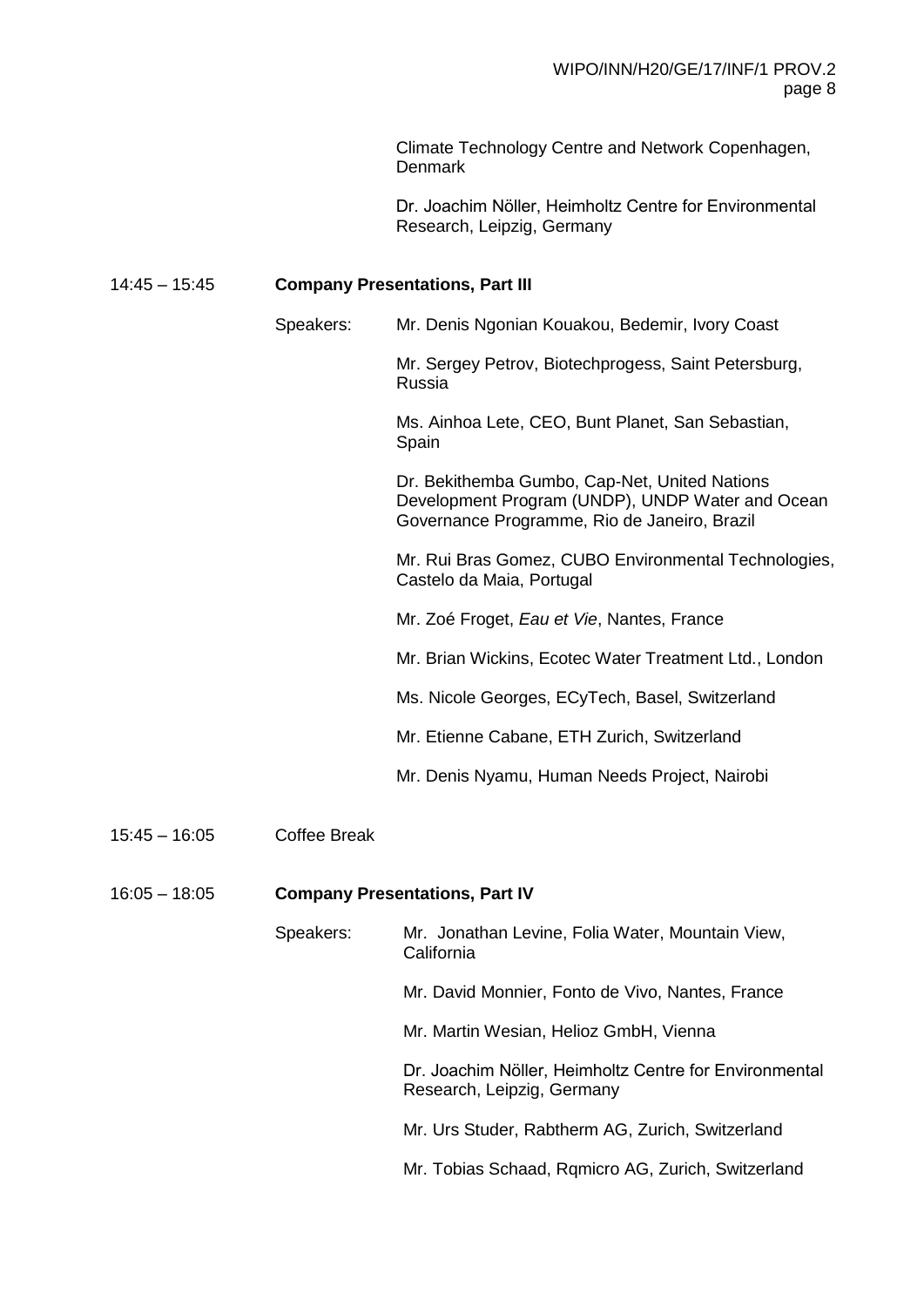Mr. Kishan Nanavati, CEO, Spring Health Water India Pvt. Ltd., Bangalore, India

Ms. Violette Ruppaner, Partner/Manager, Strategos, Swiss Bluetec Bridge, Lausanne, Switzerland

Ms. Sophie Berthoud, Swiss Fresh Water, Lausanne, **Switzerland** 

Mr. Saad Khan, Pakoswiss Technologies Ltd. Pakistan, Rawalpindi, Islamabad

Mr. Magnus Jern, TAPP Water, Barcelona, Spain

Mr. Francesco Manso, Trigger Systems, Lisbon

Mr. Nhat Vuong, Water Inception, Lausanne, Switzerland

Mr. Thomas Vernier

Mr. David Kuria, CEO, AfriAqua, Nairobi

Mr. Sascha Donougher, Ynspire Water, Kassel, **Germany** 

Mr. Jim Chu, CEO, UNTAPPED, San Francisco, United States of America

#### 18:05 – 18:30 **Wrap up by Water Tech Investors (Financial Investors)**

Speakers: Mr. Philipp Hasler (TBC), Emerald Ventures, Zurich, **Switzerland** 

> Mr. Graham Symmonds, Chief Knowledge Officer, FATHOM, Global Water Management, LLC, Phoenix, United States of America

Mr. Arthur Woods, Founding Partner, TOTAL Impact Capital, Geneva

Mr. Nick Pendleton, Forge Strategy & Growth Associated, Weybridge, United Kingdom

Mr. Raj Malhotra, CEO, Inventrust, Boston, United States of America

Mr. Min-Gon Kim, Senior Manager, Korea Technology Finance Corporation, Busan, Republic of Korea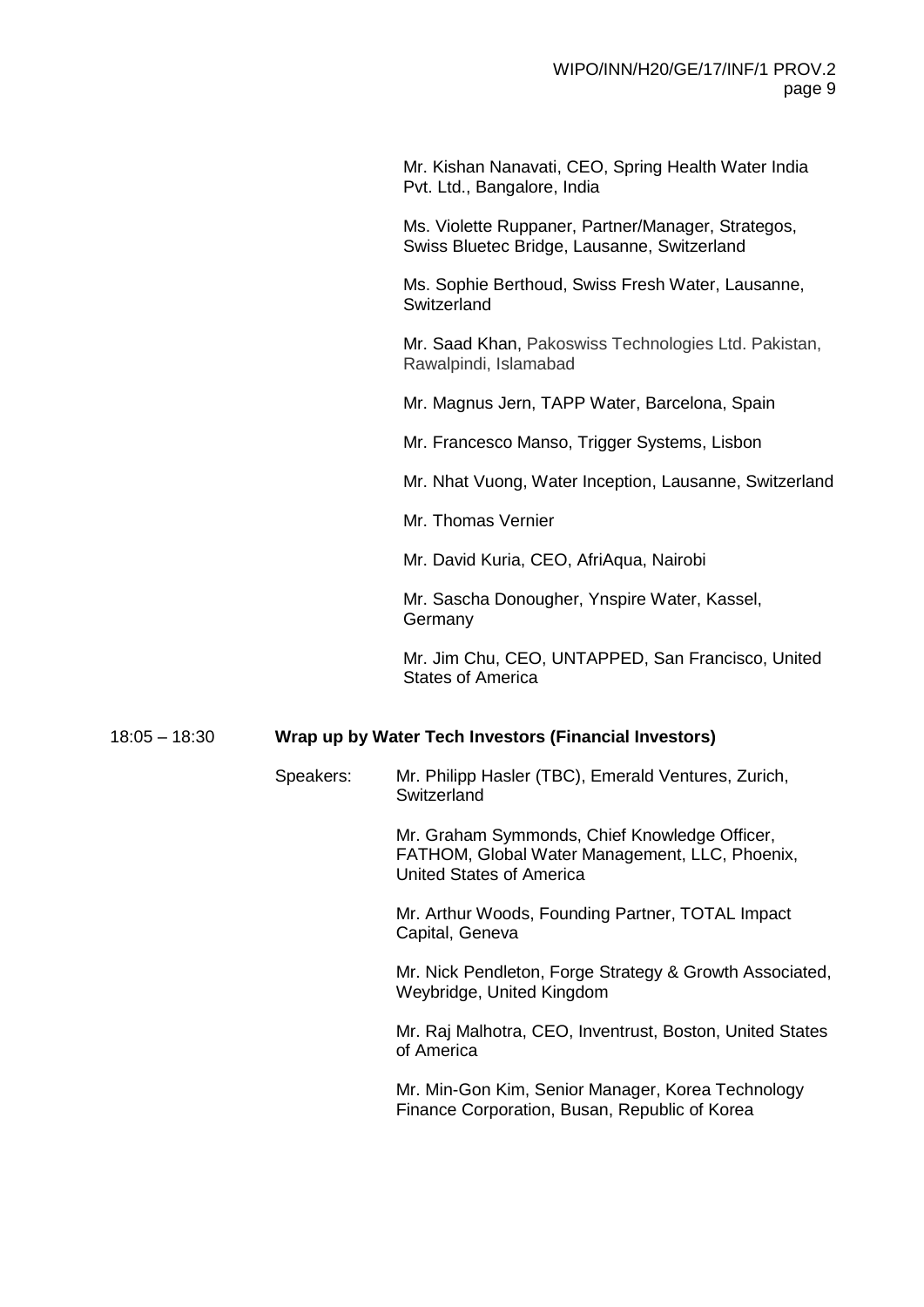# 18.30 – 18.40 **Concluding Remarks and Outlook for the Open Forum on June 9**

Speakers: Mr. Nicolas Lorne

Mr. Ulf Leonhard

Mr. Anatole Krattiger, Director, Global Challenges Division, WIPO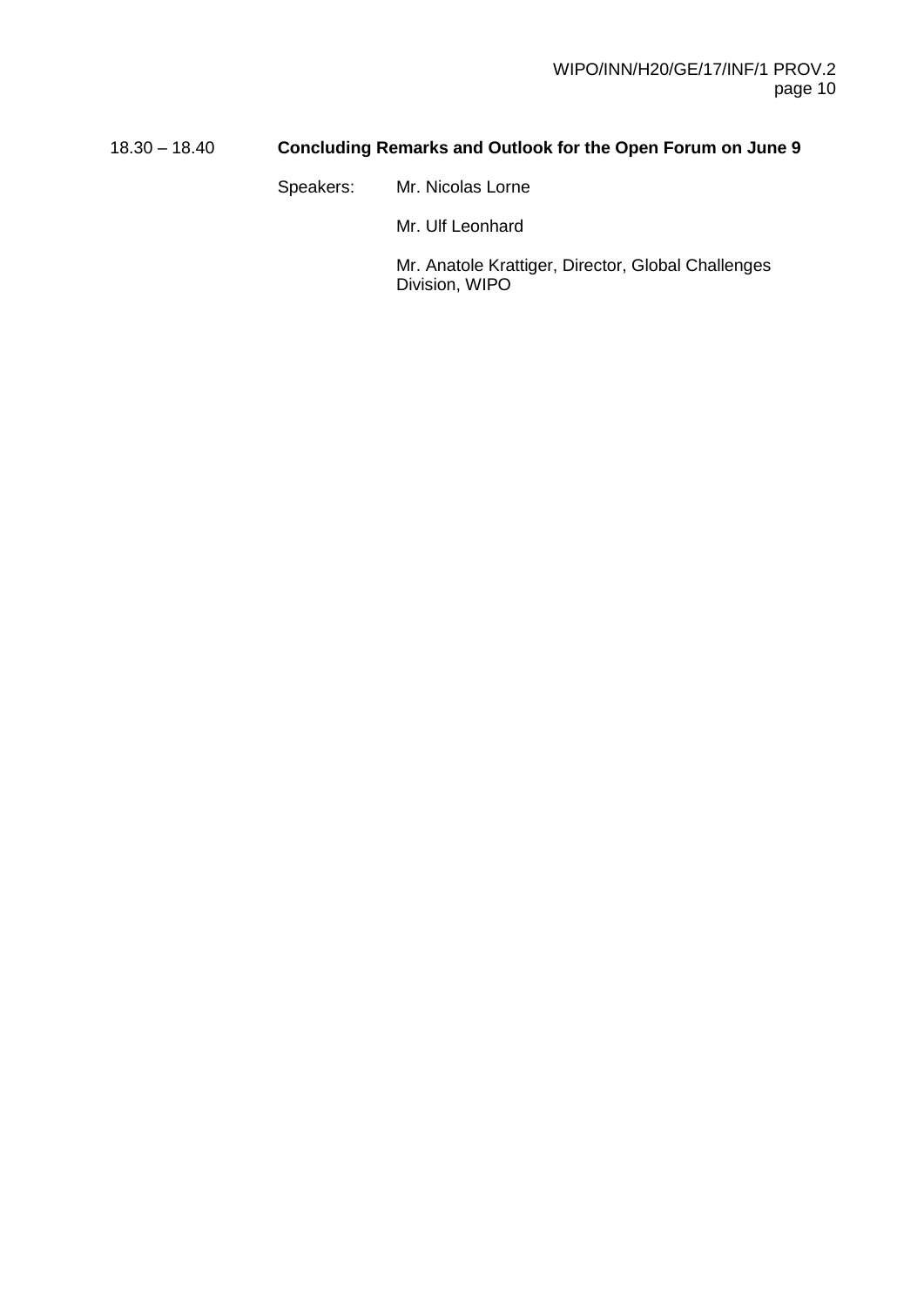Friday, June 9, 2017 (Participation is free of charge but limited by room capacity)<sup>2</sup>

# **OPEN FORUM (ROOM A)**

| Moderators: | Mr. Anatole Krattiger, Director, Global Challenges<br>Division, WIPO |
|-------------|----------------------------------------------------------------------|
|             | Mr. Nicolas Lorne, Director and co-founder,<br>Waterpreneurs, Geneva |

08.00 – 08.45 **Registration**

08.45 – 09.00 **Opening and Welcome**

- Speakers: Mr. Minelik Alemu Getahun, Assistant Director General, Global Issues Sector, WIPO
	- Mr. Ulf Leonard, Founder, WaterVent, Berlin

#### 09.00 – 09.20 **Keynote Address**

Speaker: Mr. John Tidmarsh, Chief Investment Officer, R20 Regions for Climate Action (WIPO GREEN Partner), **Geneva** 

#### **TOPIC 1: WATER AND SANITATION IN THE CIRCULAR ECONOMY**

Water overuse is a major cause of water stress and human rights breaches. Water reuse and recycling is an opportunity to mitigate the risks faced by large water users and to improve access to water and sanitation for all through innovative technological and entrepreneurial models.

### 09.20 – 09.45 **Organizations' Pitches**

Speakers: Ms. Namita Banka, Founder and Director, Banka Bioloo, Steering Committee Member of Sanitation and Water for All, Hyderabad, India

> Ms. Tatiana Fedotova, Water Director, World Business Council for Sustainable Development (WBCSD), Geneva

> Mr. Tom Wildman, WASH Advisor for Sustainable Market Development, OXFAM UK, London

Ms. Annabelle Prin-Cojan, Head of Environment, *Entreprises pour l'environnement*, Paris

 2 For registration, please send an email to [wipo.green@wipo.int](mailto:wipo.green@wipo.int)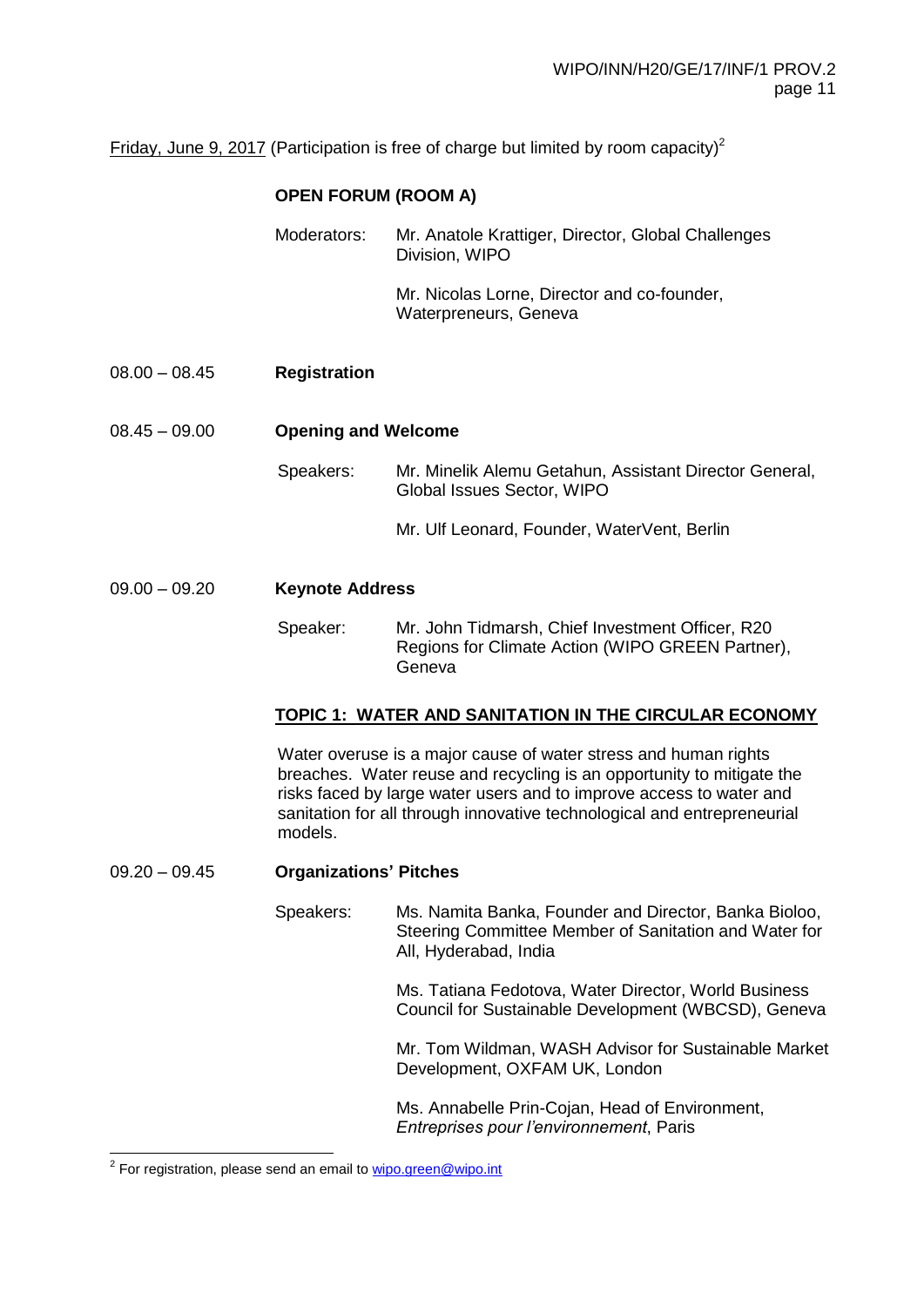Ms. Laure Criqui, Fellow, International Urban Development, *Institut du développement durable et des relations internationales* (IDDRI), Paris

#### 09.45 – 10.10 **Panel Discussion**

Moderator: Ms. Cheryl Hicks, General Director, Toilet Board Coalition, Geneva

#### 10.10 – 10.30 **Networking**

#### **TOPIC 2: WATER- FOOD- ENERGY-HEALTH NEXUS**

In the development sector, water, energy and food issues are closely intertwined. In many instances, coordinated approaches open up creative opportunities for win-win solutions.

#### 10.30 – 10.55 **Organizations' Pitches**

Speakers: Mr. Mathieu Lamolle, Senior Advisor, Sustainability Standards and Value Chains, International Trade Center, Geneva

> Ms. Claire Balbo, Accelerator & Pipeline Manager, Toilet Board Coalition, Geneva

Mr. Lars Willi, Founder, WeConnex AG, St Gallen, **Switzerland** 

Prof. Eusebi Nomen, Co-founder WGA Water Global Access, Andorra

Mr. Nat Paynter, Vice President, Strategic Partnerships, Safe Water Network, New York, United States of America

Mr. Florian Thevenon, Scientific Officer, WaterLex, Geneva

Mr. José Luis, Carrasco, Aquasis Solutions, Vevey, **Switzerland** 

Mr. Mudhyan Al Mudhyan, King Abdullah City for Atomic and Renewable Energy, Riyadh

Mr. Olivier Jacquet, Schneider Electric, Sustainable Development, Rennes, France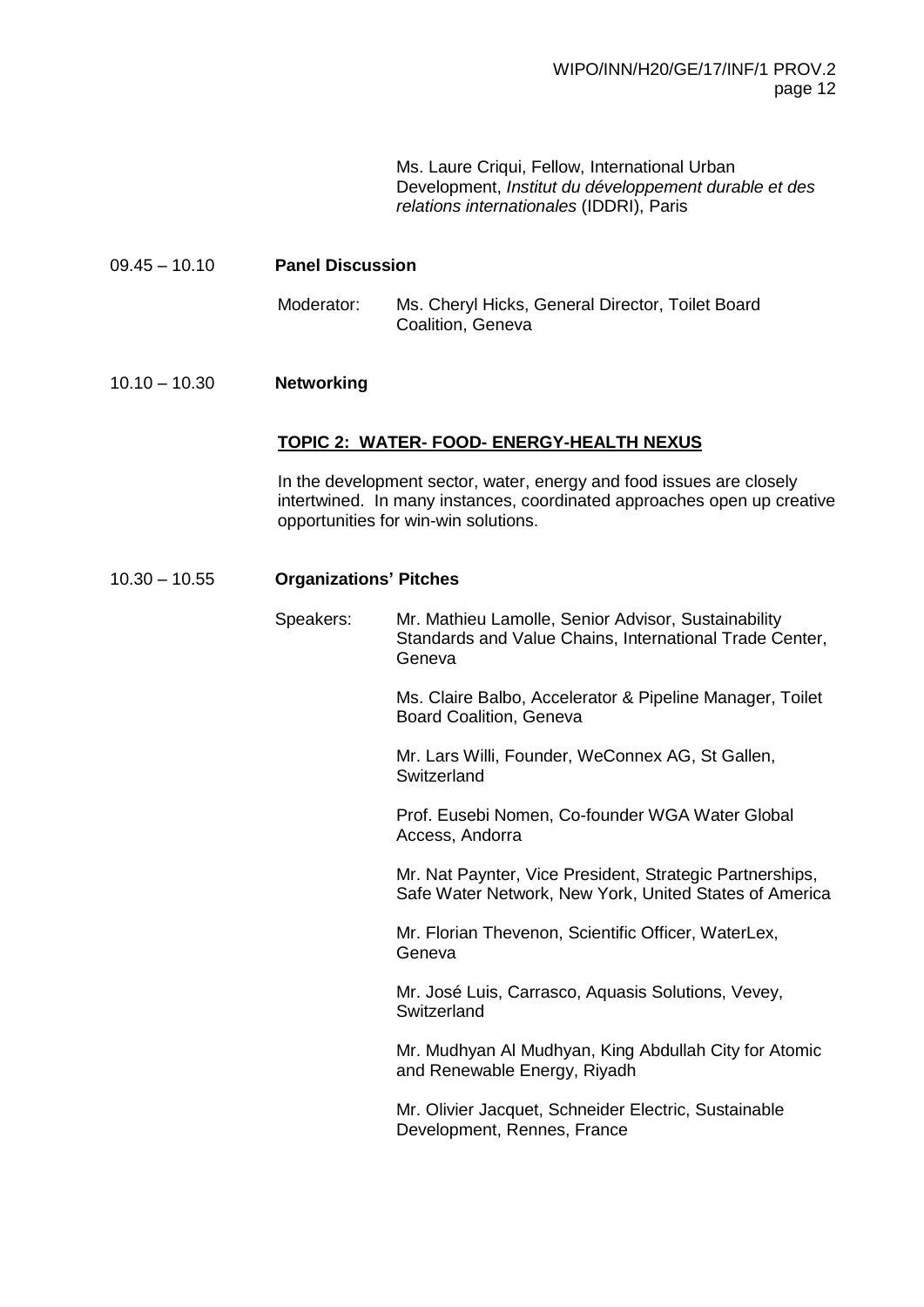Mr. Jérôme Voillat, Coordinator, Antenna Foundation, Geneva

Mr. Tom Wildman, WASH Advisor for Sustainable Market Development, Oxfam, GB, Manila, Philippines

Ms. Martine Vullierme, Assistant Manager Africa Middle East, Veolia, Paris/Mr. Thierry Barbotte, CEO at Odial Solutions, Ingré, France

10.55 – 11.20 **Panel Discussion** 

- Moderator: Ms. Anja Von der Ropp, Program Officer, Climate Change and Food Security, Global Challenges Division, WIPO
- 11.20 11.50 Coffee Break

#### **TOPIC 3: SMART WATER TECHNOLOGIES**

New technologies in the water sector can facilitate and accelerate the deployment of successful solutions and the monitoring of activities and their impact.

#### 11.50 – 12.15 **Organizations' Pitches**

Speakers: Mr. Michael Nique, Research and Insights Senior Manager, Groupe Speciale Mobile Association (GSMA), London

> Mr. Phil Newman, Head of Innovation, Anglo American, Guildford, United Kingdom

Ms. Sandy Hwang, Vice President, Business Analytics & Development, Safe Water Network, New York, United States of America

Mr. Steve Mac Feely, Chief Statistician, UNCTAD, Geneva

Mr. Themba Gumbo, Director, Cap-Net initiated by UNDP, Rio de Janeiro, Brazil

Mr. Daniel Lipschits, Strategic Production, CONTRACTS11, Brazil

Mr. Chris Perceval, Director Sustainability Solutions, South Pole Group, Geneva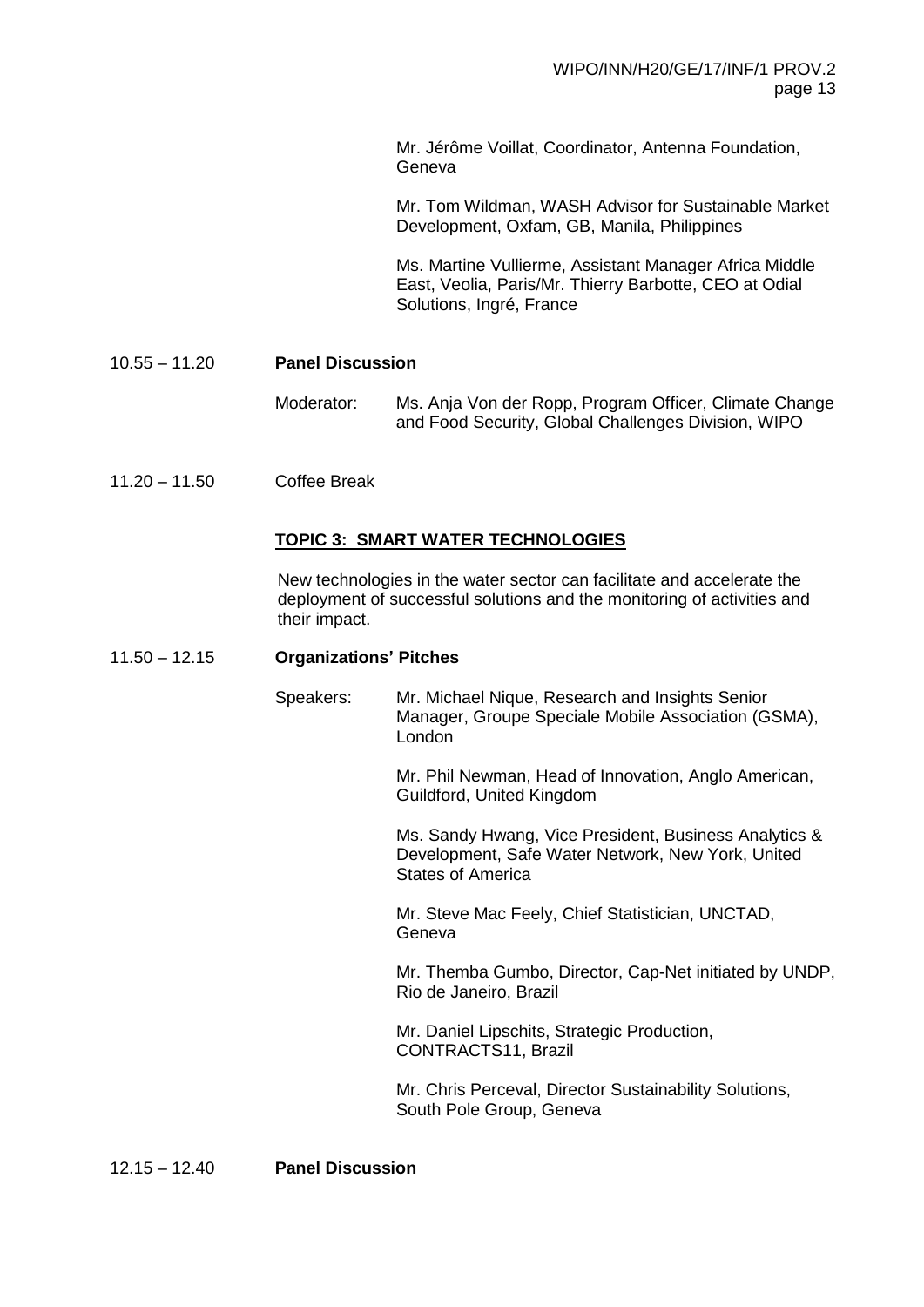Moderator: Mr. Ludovic Centonze, Corporate Sustainability and Responsibility Manager, Orange, Paris

12.40 – 14.00 Lunch (Sandwiches will be provided)

#### **OPEN CHALLENGE LAUNCH:**

A brief luncheon speech will launch two open challenges: Energy consumption during waste water treatment, and Measure and monitor water resources.

#### **TOPIC 4: SUSTAINABLE ECOSYSTEM FOR WATER ENTREPRENEURS**

Entrepreneurs often require support from partners in the various phases of their growth. The variety of stakeholders each with their specializations involved sometimes makes continuity difficult.

#### 14.00 – 14.25 **Organizations' Pitches**

Speakers: Ms. Tandiwe Erlmann, Manager, CEWAS, Willisau, **Switzerland** 

Mr. Sören Brosch, BORDA e.V., Bremen, Germany

Ms. Bryony Stentiford, Head of Strategic Partnerships, IRC (WASH), Amsterdam, Netherlands

Ms. Jasmina van Driel, SMART Centre Group, Wageningen, Netherlands

Mr. Tomi Nummi, Accenture Development Partnerships, Nordic Lead, Helsinki

Ms. Titia Wouters, Program Manager, VIA Water, hosted by UNESCO-IHE Institute for Water Education, Delft, **Netherlands** 

Mr. Jonathan Normand, Codethic/B LAB, Geneva

#### 14.25 – 14.50 **Panel Discussion**

Moderators: Ms. Violette Ruppanner, Partner/Manager, Strategos/ Swiss Bluetec Bridge, Lausanne, Switzerland

Speaker: Mr. Raj Malhotra, CEO, InvenTrust, Delaware, United States of America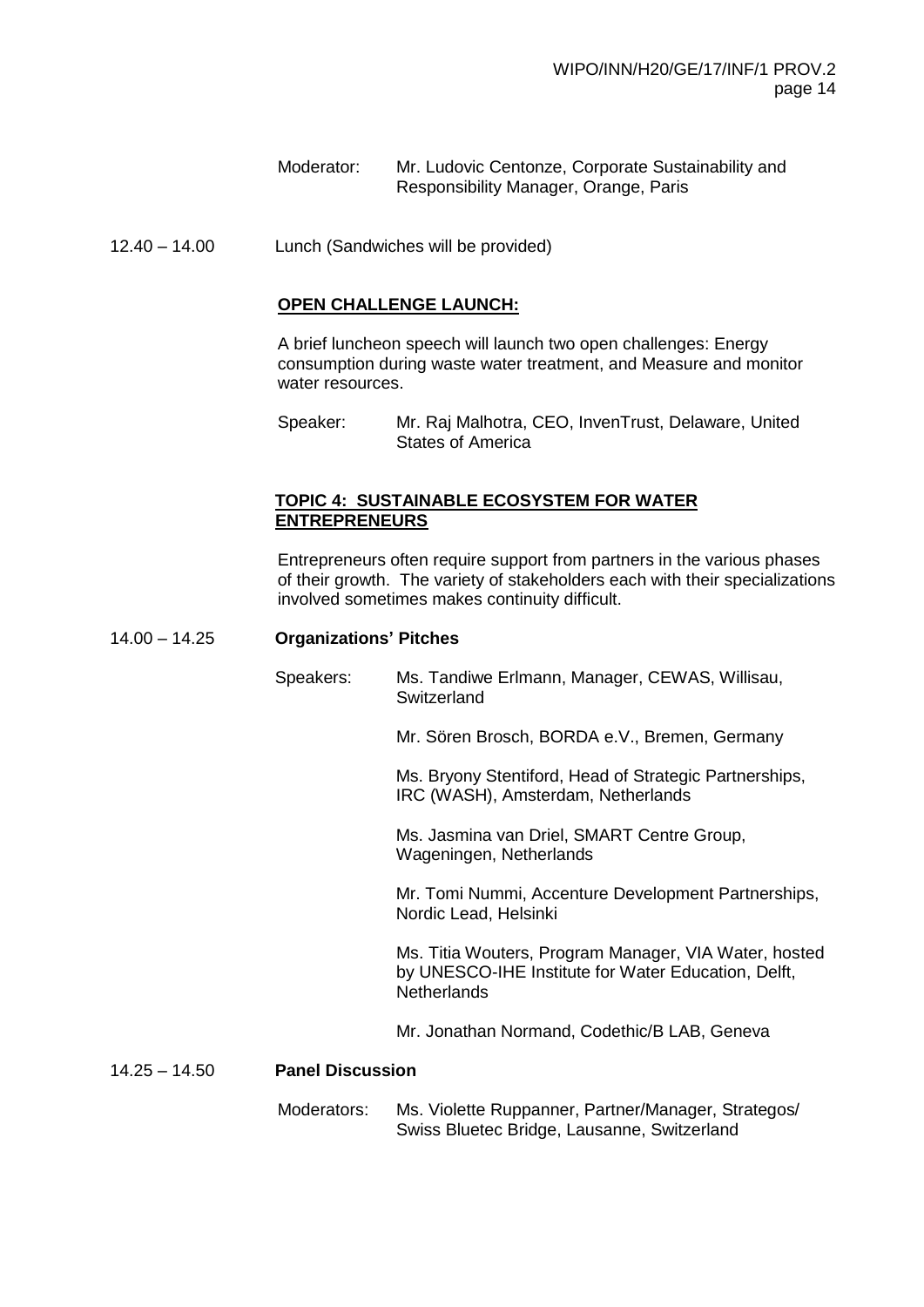Mr. Jim Chu, CEO, UNTAPPED, San Francisco, United States of America

Ms. Jessie Coates, EY, Head of Operations at Enterprise Growth Services, London

Mr. Derek Queisser, Queisser & Cie, Managing Partner, Geneva

Ms. Amanda Loeffen, Director General, WaterLex, Geneva

## 14.50 – 15.10 **Networking**

#### **TOPIC 5: HYBRID BUSINESS MODELS**

The water sector is seeing the emergence of various hybrid models that contribute to solve local problems (in particular accessibility and affordability). These models are often considered the most effective, combining complementary and sometimes unconventional approaches.

#### 15.10 – 15.35 **Organizations' Pitches**

Speakers: Mr. Kishan Nanavati, CEO, Spring Health Water India Pvt. Ltd., Bangalore, India Mr. Olivier Richards, Policy and Innovation Analyst, Carbon Trust, London Mr. Nicolas Schmitt, Business Development Manager, Danone Communities, Paris Mr. Cyrille Antignac, Founder, UBERIS Capital, London Mr. Nat Paynter, Vice President, Safe Water Network, VP – Strategic Partnerships, New York, United States of America Mr. Gerdien Seegers, Business Developer, Smart Water Solutions, Delft, Netherlands

# 15.35 – 16.00 **Panel Discussion**

- Moderator: Ms. Jessica Graf, Founder and Managing Director, LeFil Consulting and Hystra Network Partner, Zurich, **Switzerland**
- 16.00 16.30 Coffee Break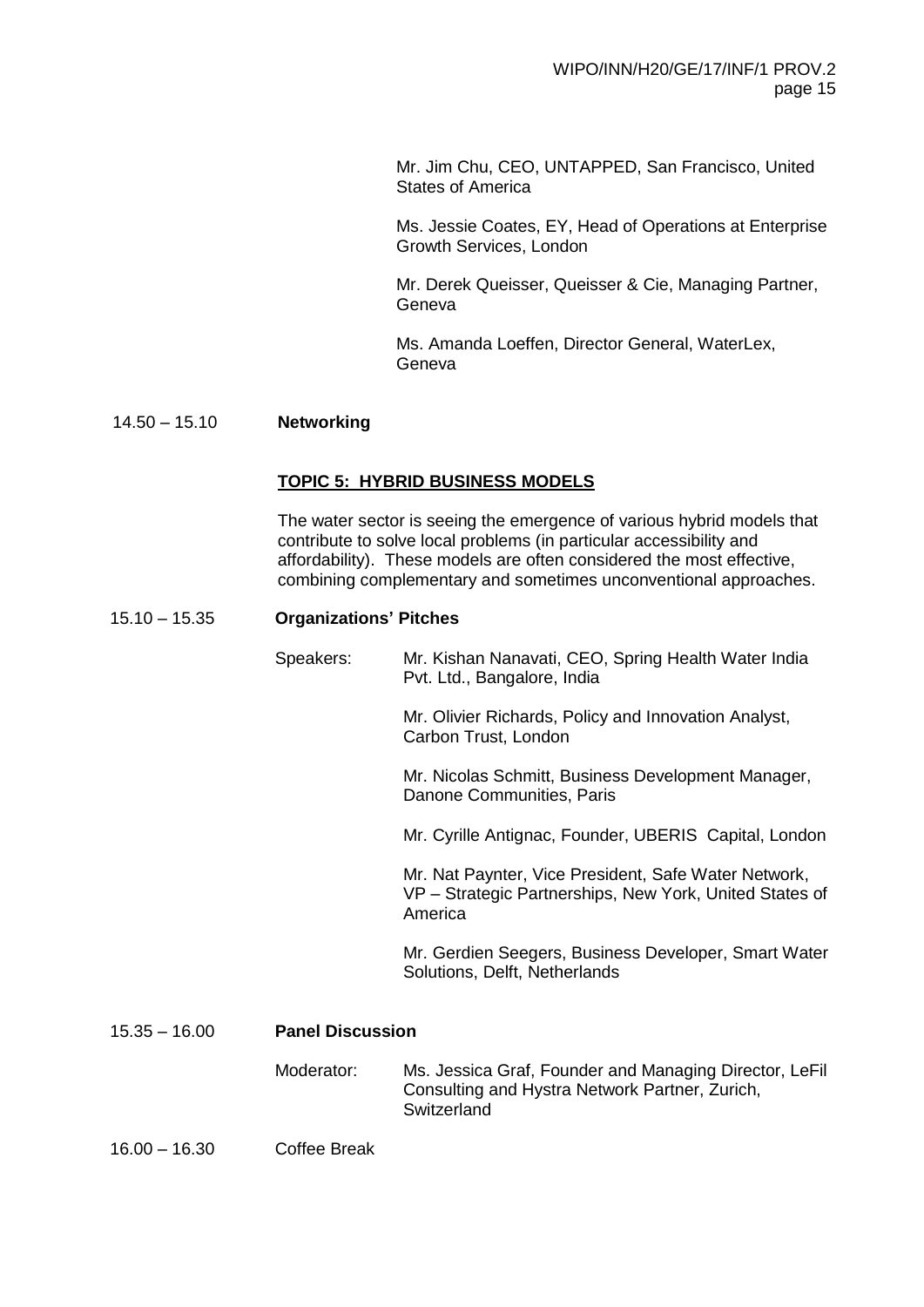#### **TOPIC 6: BLENDED FINANCE**

Investing in the water sector is often perceived as risky and complex. To de-risk and make the sector more attractive for public and private investments, innovative finance mechanisms are needed. Many are currently being developed and tested.

#### 16.30 – 16.55 **Organizations' Pitches**

Speakers: Mr. Pierre Carpentier, Chief Investment Officer, *Investisseurs et Partenaires*, Paris

> Mr. Christophe Guillemin, Board Member, UDUMA, The Hague

> Mr. Jeremy Gorelick, Senior Infrastructure Finance Advisor, USAID WASH-FIN, New York, United States of America

Ms. Siham Boukali, Advisor Financial Sector Development & Business Management, HELVETAS, Bern

Mr. David Uzsoki, IISD, Infrastructure Finance Specialist, Geneva

Mr. Philippe Spicher, Amos Advisory, Consultant for Swiss Water Partnership, Fribourg, Switzerland

Mr. Sjef Ernes, Managing Director, Aqua for All, The **Hague** 

Mr. Robert Rubinstein, Chairman and Founder, TBLI Group Holding B.V., Amsterdam, Netherlands

16.55 – 17.20 **Panel Discussion**

Ms. Sandy Hwang, Vice President, Business Analytics & Development, Safe Water Network, New York

Mr. Philippe Guettier, General Director, *Partenariat Français pour l'eau* (PFE), Paris

Mr. Michael Nique, Research and Insights Senior Manager, Groupe Speciale Mobile Association (GSMA), London

Dr. Serena Guarnaschelli, Partner, KOIS Invest, London, United Kingdom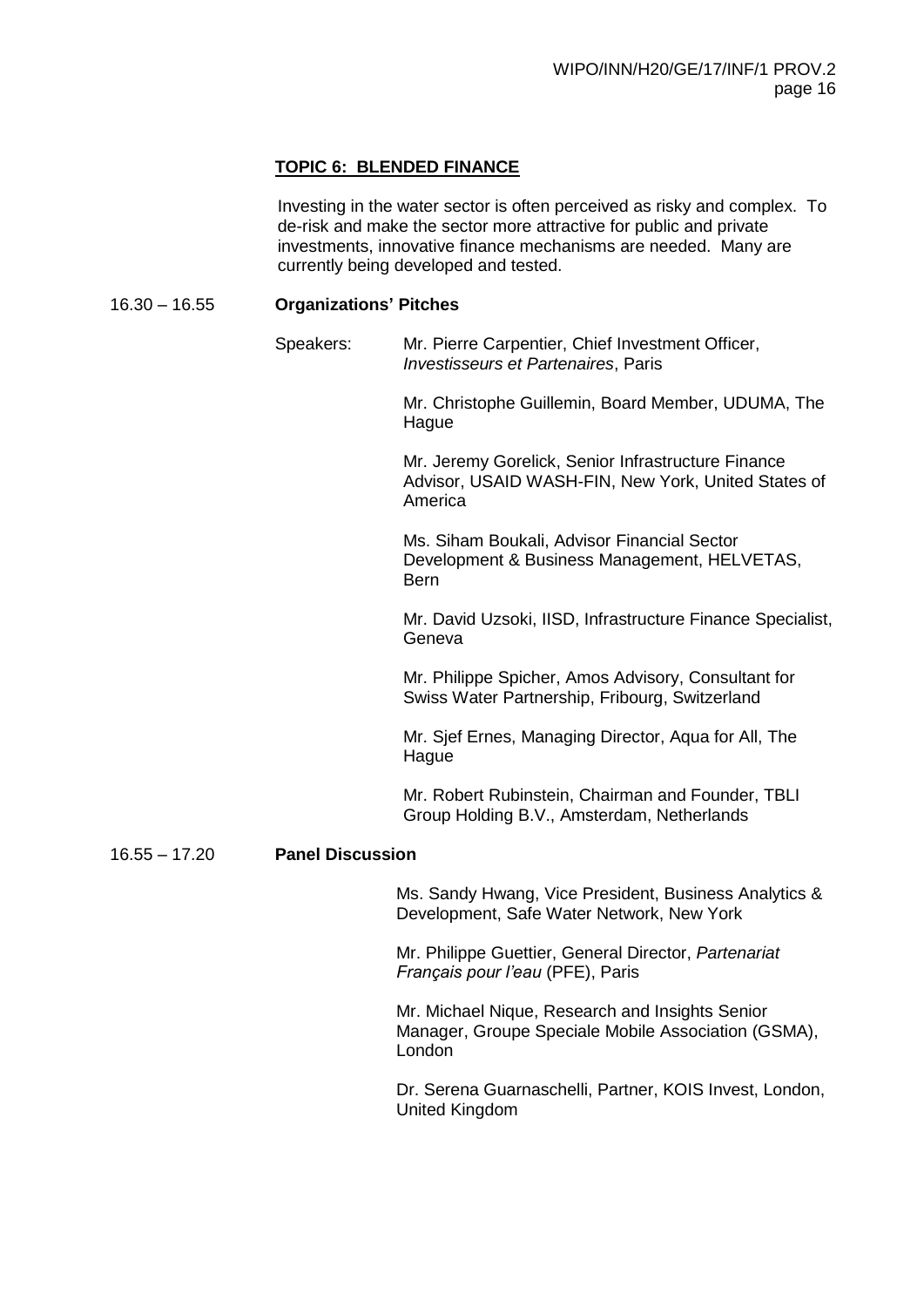Moderator: Mr. Roland Dominicé, CEO, Symbiotics S.A., Geneva

17.20 – 17.30 **Closing Remarks**

Speaker: Mr. Edward Kwakwa, Senior Director, Department for Traditional Knowledge and Global Challenges, WIPO

[Annex follows]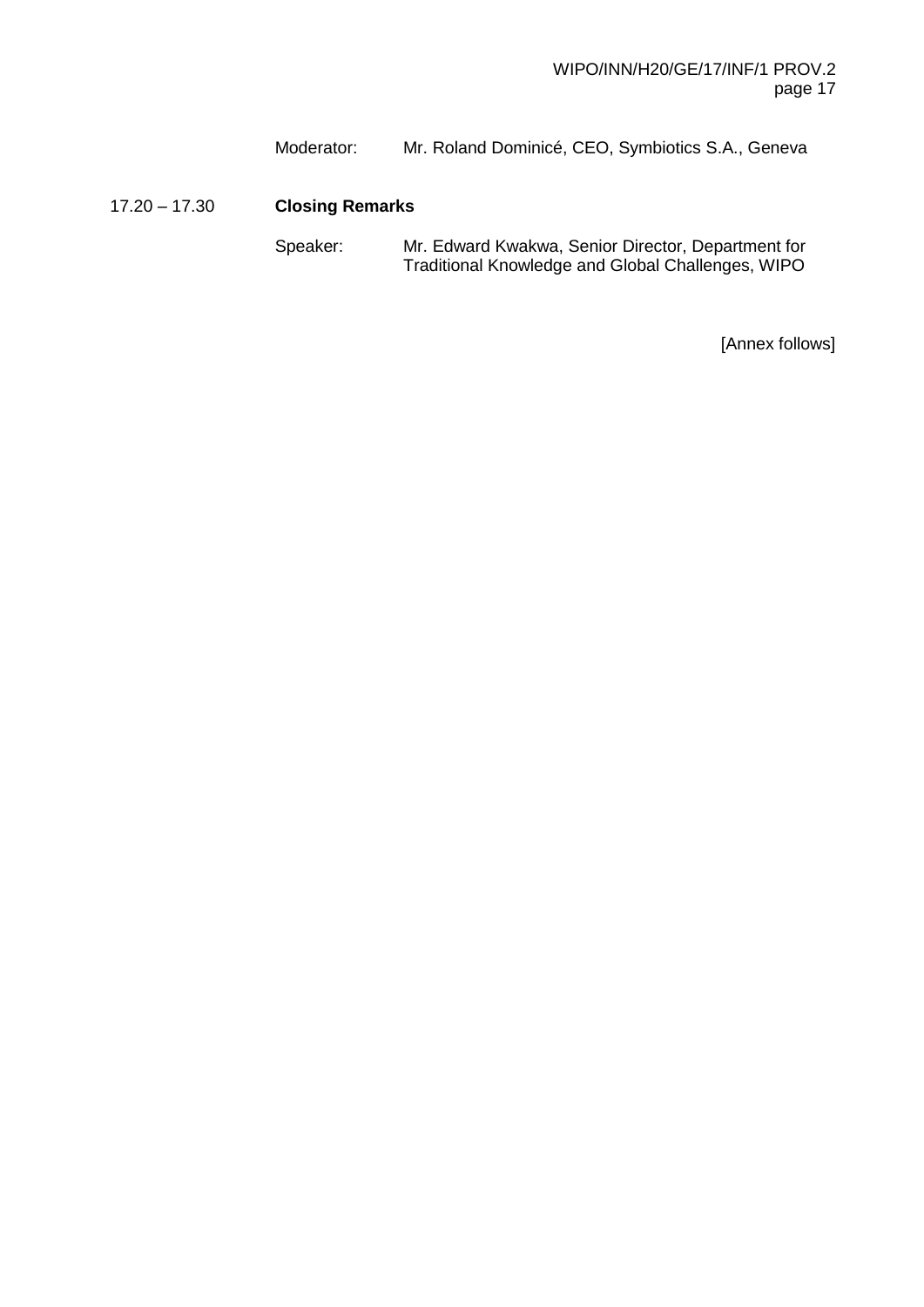# **Overview**

The Open Forum will provide the opportunity for meaningful interaction on the intersections between technology, business, and human rights amongst water experts, impact investors, social entrepreneurs, multinational corporations, NGOs and IGOs.

The focus of the day is on "**access to safe water and sanitation**", with three main objectives:

- Give **visibility** to organizations (UN agencies and programs, NGOs, corporations) presenting their needs and/or current projects (impact funds, coalitions, innovative public/private models, new financial vehicles) to potential service providers (social entrepreneurs, water and technology experts), partners, and investors
- **Leverage** the interests of entrepreneurs who innovate, including through disruptive technologies and social business models, thus contributing to Sustainable Development Goal (SDG) 6
- Facilitate connections to **catalyze** collaborations

The day is structured for **dynamic** interaction**,** with specific time allocated to **facilitate connections** between project owners, potential partners and investors. There will be **six sessions** of 1h20 each covering relevant topics in an **interactive format** composed of three elements:

- Public and private organisations pitching their needs and/or projects (**3 to 5 minutes/pitches**)
- Panel discussion (~30 minutes)
- Networking (~20 minutes)

# **Topics**

#### **1. WATER AND SANITATION IN THE CIRCULAR ECONOMY**

Water overuse is a major cause of water stress and human rights breaches. Water reuse and recycling provides an opportunity for large water users. It can improve access to water and sanitation for all through innovative technological and entrepreneurial models.

The following topics will be discussed:

- Transformation of business models
- Circular economy: corporate supply chains
- R&D collaboration
- The roles of municipalities
- Investments

#### **2. WATER- ENERGY-FOOD-HEALTH NEXUS**

In the development sector, water, energy and food issues are closely intertwined. In many instances, coordinated approaches open-up creative opportunities for win-win-win solutions.

The following topics issues will be discussed:

- Energy industry perspective
- Water industry perspective
- Agrifood industry perspective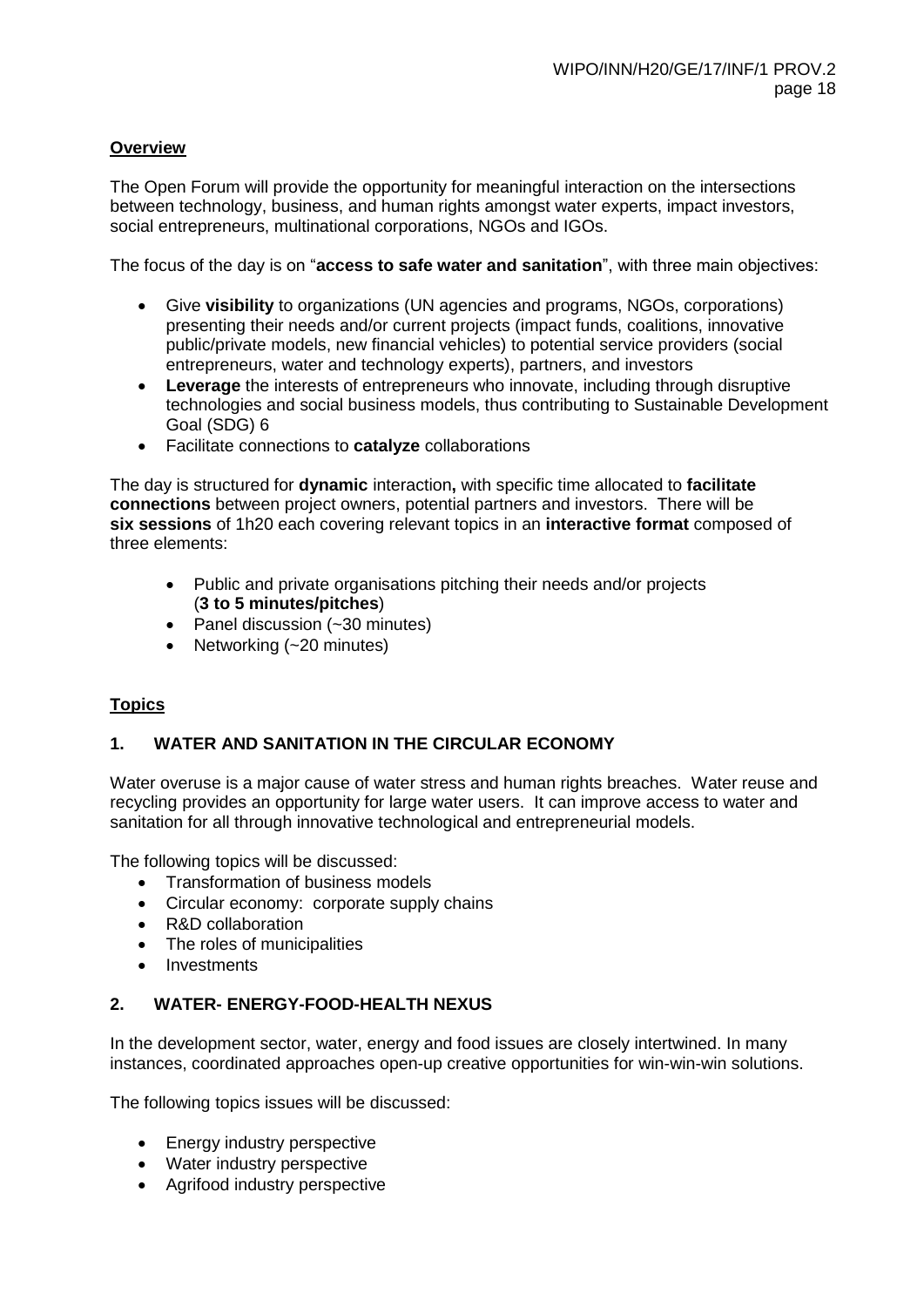- Complementarity/synergies (including efficient solutions for addressing human rights challenges)
- Circular economy/integrated water resource management/river basins management
- Coalitions/alliances/Public-Private Partnerships

# **3. SMART WATER TECHNOLOGIES (DATA LEVERAGING, DATA MONITORING)**

New technologies in the water sector can facilitate and accelerate the deployment of successful solutions and the monitoring of activities and their impact.

The following topics will be discussed:

- Big data (geospatial observation, global SDG monitoring ...)
- Micro data (local impact measurement, quality treatment, sensors, metering …)
- Telecom technologies (payment ...)
- Social media (peer to peer review, due diligence, knowledge sharing …)
- Information and participation of the communities (regarding human rights)

# **4. SUSTAINABLE ECOSYSTEM FOR WATER ENTREPRENEURS**

The following topics will be discussed:

Entrepreneurs often require support from partners in the various phases of their growth. The variety of stakeholders involved, each with their specializations, sometimes makes continuity difficult. How can we unlock silos to achieve a more transversal approach in supporting impactful entrepreneurs, fully respecting human rights?

- R&D
- Incubation
- Seed starting
- Scaling up
- Maturity

#### **5. HYBRID BUSINESS MODELS**

The water sector is seeing the emergence of various hybrid models that contribute to solve local problems (in particular: accessibility and affordability). These models are often considered the most effective, combining complementary and sometimes unconventional approaches.

The following topics will be discussed:

- Urban/rural
- For profit/not for profit
- Multi-services (water, internet, health, food, etc.)
- SMEs/large companies

#### **6. BLENDED FINANCE**

Investing in the water sector is often perceived as risky and complex. To de-risk and make the sector more attractive for public and private investments, innovative finance mechanisms are needed. Many are currently being developed and tested.

The following topics will be discussed: